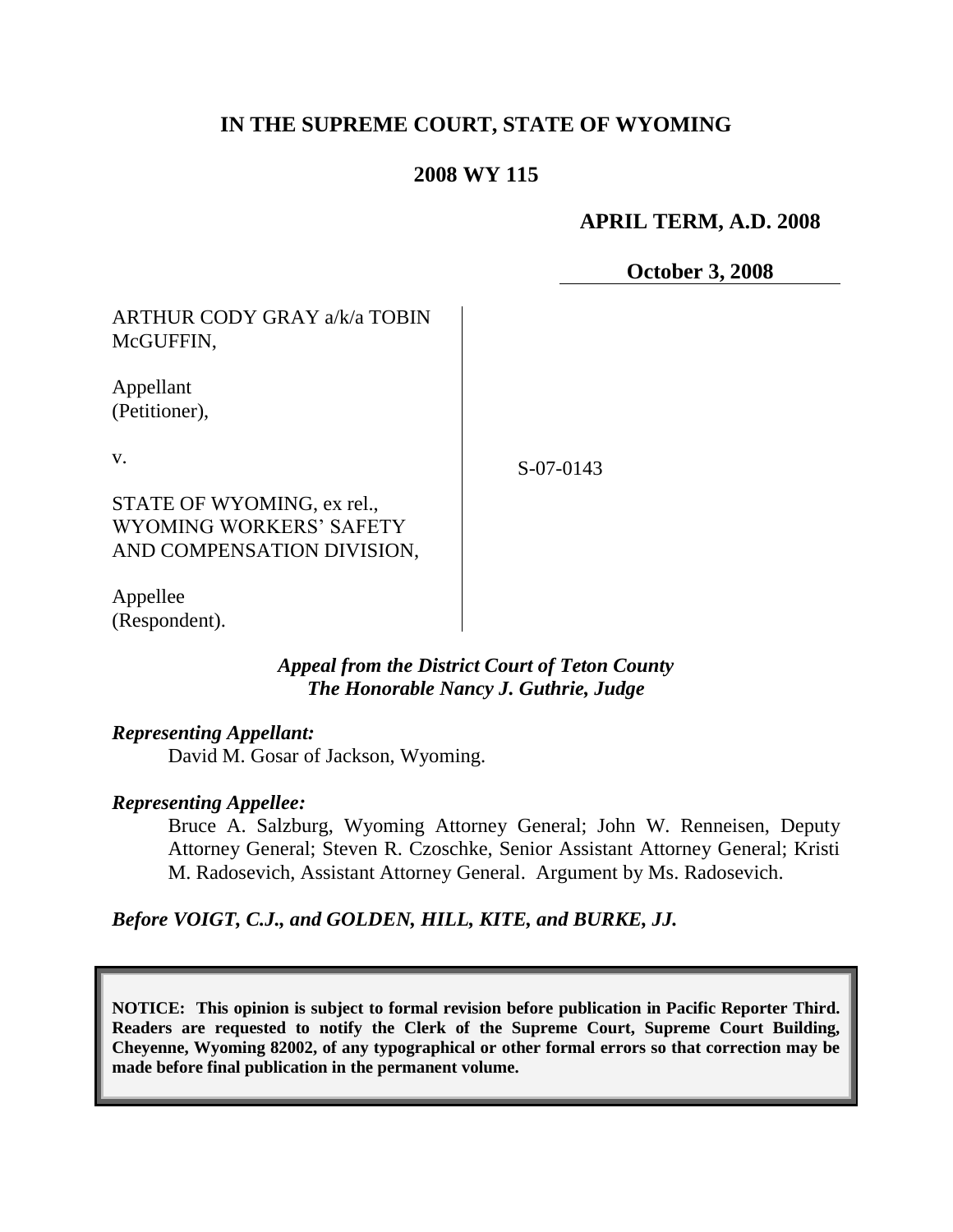### **VOIGT, Chief Justice.**

[¶1] The Workers" Safety & Compensation Division (the Division) denied Appellant, Arthur Cody Gray (a/k/a Tobin McGuffin), benefits for expenses related to a back injury on the basis that the injury was not attributable to a work-related accident. Appellant requested review of the decision by the Office of Administrative Hearings (OAH), which upheld the Division"s denial. Appellant now asks this Court to review the District Court Order affirming the OAH"s decision. We reverse.

#### **ISSUES**

[¶2] 1. Were the findings and decision of the OAH unsupported by substantial evidence?

2. Did the OAH err when it determined that conclusive medical testimony was required in order for Appellant to meet his burden of proof?

3. Did the OAH abuse its discretion in admitting hearsay evidence presented by the Division?

# **FACTS**

[¶3] Both parties agree that Appellant was bucked off a horse on June 19, 2002, in the course of his work as a trail guide. The horse bucked Appellant off and then proceeded to crow-hop<sup>1</sup> on him repeatedly. Appellant was rushed to the hospital and admitted with a number of injuries, including a "back strain and contusion." On July 12, 2002, the Division determined the injuries related to the accident compensable and declared the incident an open case with regard to injuries to Appellant's "left abdomen, left back, left chest, left face, left upper leg(s), and left groin." The Division paid benefits for medical treatment related to those injuries and Appellant collected temporary total disability benefits for about one month following the incident.

[¶4] In September of 2002, Appellant told his orthopedic physician that his back "popped" and that he experienced immediate severe pain in his lower extremities. His doctor ordered an MRI, which revealed that Appellant had a large herniated disk. The Division initially paid for treatment for Appellant's back, including pain medications, injections, and office visits. In November of 2002, however, the analyst responsible for Appellant"s case received an anonymous telephone call informing her, among other things, that Appellant had been moving hay when his back popped. The Division initiated an investigation into the anonymous claim. As a result of that investigation, the

<sup>1</sup> *Webster's Third New International Dictionary* 544 (1993) defines "crow-hop" as "*of a horse*: to buck without violence and with a series of short stiff-legged jumps."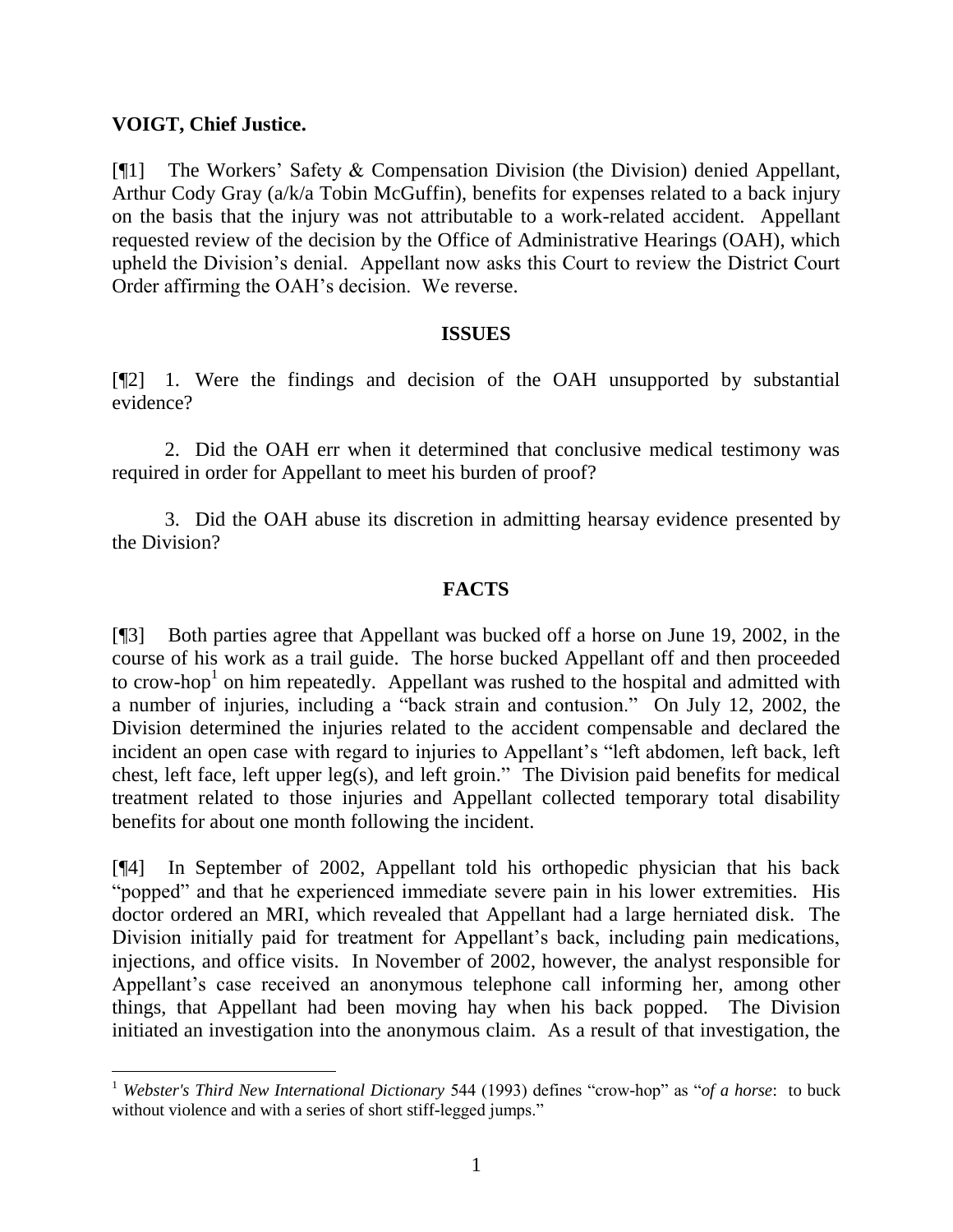Division issued a Final Determination on December 2, 2002, refusing further payment of benefits because Appellant's "back injury was not caused by a work related incident." After a series of hearings in 2003 and 2004, the OAH upheld the Division"s denial of benefits in an order dated February 25, 2005. The district court affirmed that decision on May 3, 2007. This appeal followed.

#### **DISCUSSION**

## *Were the findings and decision of the OAH unsupported by substantial evidence?*

[¶5] W.R.A.P. 12.09(a) directs us to Wyo. Stat. Ann. § 16-3-114(c) (LexisNexis 2007) for the matters to be considered in the review of administrative action. We recently said the following with regard to the standard of review when we are required to examine the evidentiary findings of an agency:

> Section  $16-3-114(c)(ii)$  provides only one evidentiary standard of review. Under the plain language of the statute, reversal of an agency finding or action is required if it is "not supported by substantial evidence." Because contested case hearings under Wyoming's Administrative Procedures Act, are formal, trial-type proceedings, use of the substantial evidence standard for review of evidentiary matters is more in keeping with the original intent of the drafters of the administrative procedures act. 33 Fed. Prac. & Proc., Judicial Review §§ 8333, 8334.

> Thus, in the interests of simplifying the process of identifying the correct standard of review and bringing our approach closer to the original use of the two standards, we hold that henceforth the substantial evidence standard will be applied any time we review an evidentiary ruling. When the burdened party prevailed before the agency, we will determine if substantial evidence exists to support the finding for that party by considering whether there is relevant evidence in the entire record which a reasonable mind might accept in support of the agency"s conclusions. If the hearing examiner determines that the burdened party failed to meet his burden of proof, we will decide whether there is substantial evidence to support the agency"s decision to reject the evidence offered by the burdened party by considering whether that conclusion was contrary to the overwhelming weight of the evidence in the record as a whole. *See, Wyo.*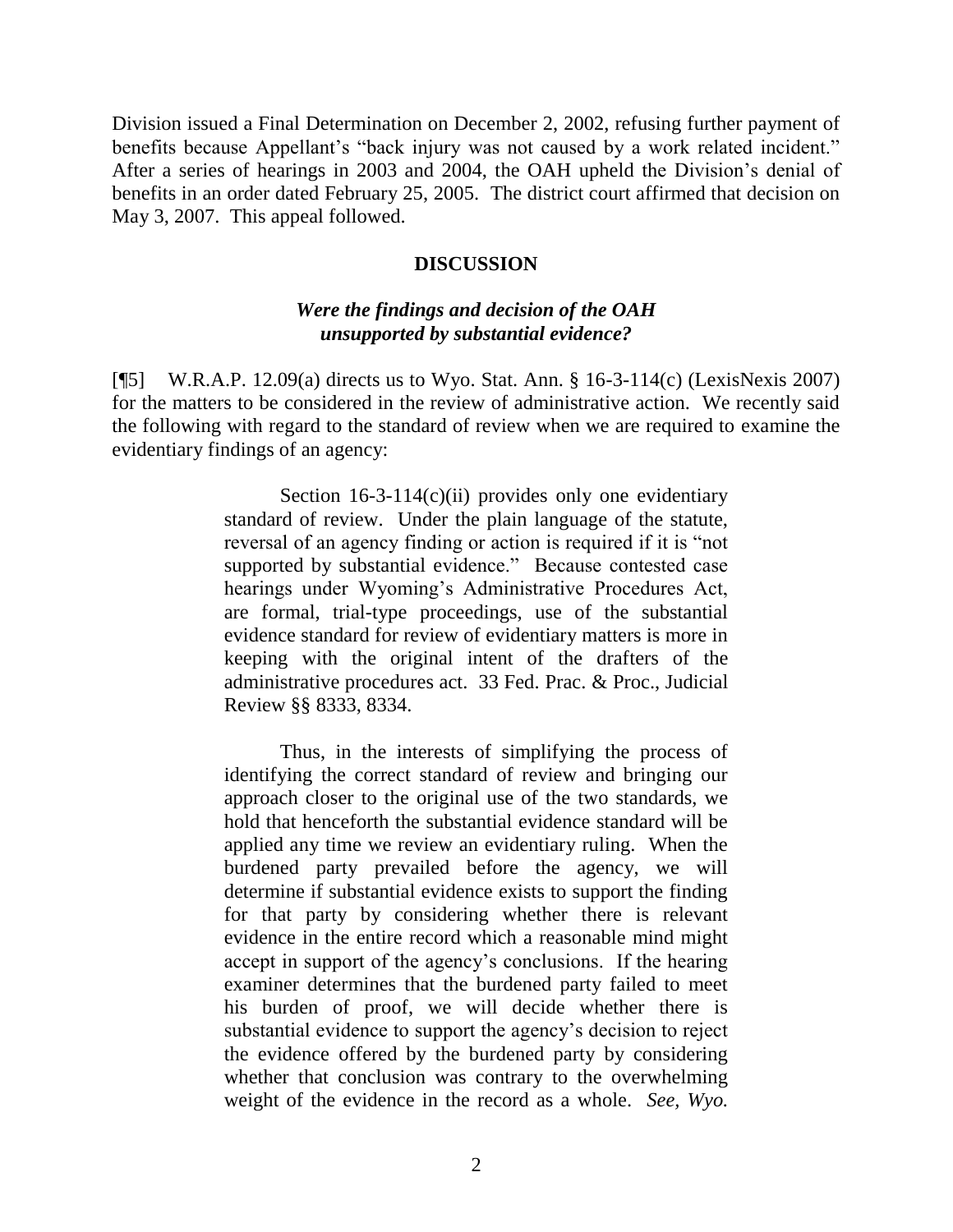*Consumer Group v. Public Serv. Comm'n of Wyo.*, 882 P.2d 858, 860-61 (Wyo. 1994); [*Board of Trustees of Laramie County School Dist. No. 1 v.*] *Spiegel*, 549 P.2d [1161,] 1178 [(*Wyo. 1976)*] (discussing the definition of substantial evidence as "contrary to the overwhelming weight of the evidence"). If, in the course of its decision making process, the agency disregards certain evidence and explains its reasons for doing so based upon determinations of credibility or other factors contained in the record, its decision will be sustainable under the substantial evidence test. Importantly, our review of any particular decision turns not on whether we agree with the outcome, but on whether the agency could reasonably conclude as it did, based on all the evidence before it.

*Dale v. S & S Builders, LLC*, 2008 WY 84,  $\P$  21-22, 188 P.3d 554, 561 (Wyo. 2008).<sup>2</sup> An agency"s conclusions of law are reviewed *de novo*, and are affirmed if they are in accordance with the law. *Id*., 2008 WY 84, ¶ 26, 188 P.3d at 562. "[W]e afford no deference to conclusions reached by the district court, but review the case as if it had come directly from the agency." *Loomer v. State ex rel. Wyo. Workers' Safety & Comp. Div.*, 2004 WY 47, ¶ 15, 88 P.3d 1036, 1041 (Wyo. 2004).

[¶6] Appellant presented significant argument that most of the OAH"s findings of fact were irrelevant and/or unsupported by substantial evidence. We agree that many of the findings of fact are irrelevant and we are troubled to find that many are also unsupported by the record. Viewing the record as a whole, we conclude that the OAH"s decision was unsupported by substantial evidence.

[¶7] The original emergency room reports from Appellant"s accident indicate that he suffered a "[b]ack strain and contusion," along with a multitude of other injuries, as a result of his run-in with the horse on June 19, 2002. Appellant's original injury report to the Division does not specifically list his back among his injuries, but the final determination granting him coverage for his injuries does list his "left back" as an affected area. Multiple x-rays of the spine and a CT scan of the abdominal area were taken after the initial injury, but no MRI was performed. No acute findings were noted.

[¶8] Several months later, on September 4, 2002, Dr. William Neal conducted the orthopedic evaluation that led to the diagnosis of disk herniation. In his report, Dr. Neal states that Appellant reported that

 $2$  Although not relevant in the instant case, the "arbitrary and capricious" standard remains as a "safety" net" for certain agency action that may be related to the evidence, but which action is not a true evidentiary question. *Dale*, 2008 WY 84, ¶ 23, 188 P.3d at 561.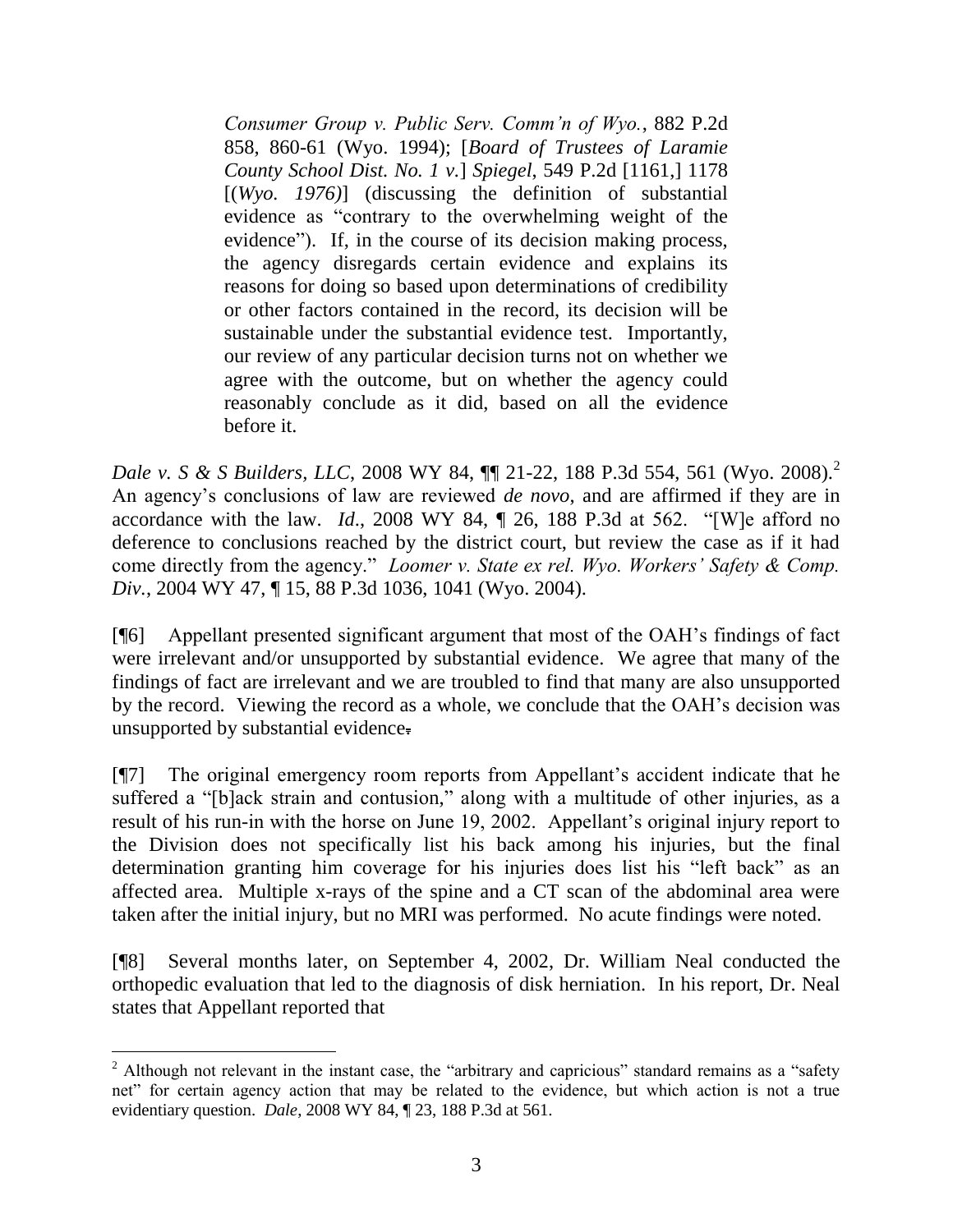[l]ast week his back "popped" giving him immediate pain down the (R) lower extremity. This resolved in a day or two, but then shifted to pain down the (L) lower extremity. He now has pain in the posterior buttock area, radiating down the posterior thigh, posterior calf and into the (L) great toe.

Dr. Neal did not testify at the hearing. A report by Dr. Mary Hume-Neal, dated September 5, 2002, indicates that "[o]n 6/19/02 [Appellant] was thrown off a horse and stomped on while at work and his back has been bothering him ever since. It has been increasing in intensity. Dr. Neal has requested further consultation for this problem." Dr. Hume-Neal"s report states:

> 10% of his problem is low back pain while 90% is pain radiating posteriorly down his (L) lower extremity to his ankle. He also has (R) medial thigh pain. Mr. Gray describes his pain as constant. On a scale of 1-10 he rates his intensity of pain as a 9 with no relationship to the time of day.

Dr. Hume-Neal"s report also contains findings that radiographic examination (an MRI) shows a large disk herniation. Dr. Hume-Neal did not testify at the hearing.

[¶9] Approximately one month later, on October 19, 2002, Appellant was treated for severe and sudden back pain in the emergency room of the local hospital. The emergency room physician, Dr. Vaughn Morgan, reported that Appellant "does have weakness in the left leg and states he got up to go to the bathroom this morning, the left leg gave out and he went down hard onto the floor." Dr. Heidi Michelsen-Jost, who also treated Appellant in the E.R. that day, stated in her report that Appellant "had an acute onset episode of pain earlier today while in the standing position. The pain was so gripping shooting down his left lower extremity that he was unable to weightbear. There was even a transient episode of being unable to move the left lower extremity."<sup>3</sup> Neither Doctor Morgan, nor Doctor Michelsen-Jost testified at the hearing.

[¶10] Dr. Geoffrey Skene, Appellant"s treating physician, did testify at the hearing. Dr. Skene first saw Appellant on September 5, 2002. Dr. Skene testified that x-rays would

 $\overline{a}$ 

<sup>&</sup>lt;sup>3</sup> The hearing examiner used this emergency room report to find that Appellant was engaging in drug seeking behaviors because he was heavily sedated when he was seen in the emergency room. The examiner based this finding on Dr. Michelsen-Jost"s description of Appellant as "extremely sedated and hardly able to follow commands" during her exam. However, the concurrently filed report of Dr. Vaughn indicates he administered "Ativan initially followed by Demerol and two doses of Inapsine" to Appellant when he arrived. This would seem adequately to explain Appellant's extreme sedation. We also fail to see why drug-seeking behavior in a patient known to be suffering from a large herniated disk has any bearing on causation, which was the only issue before the OAH.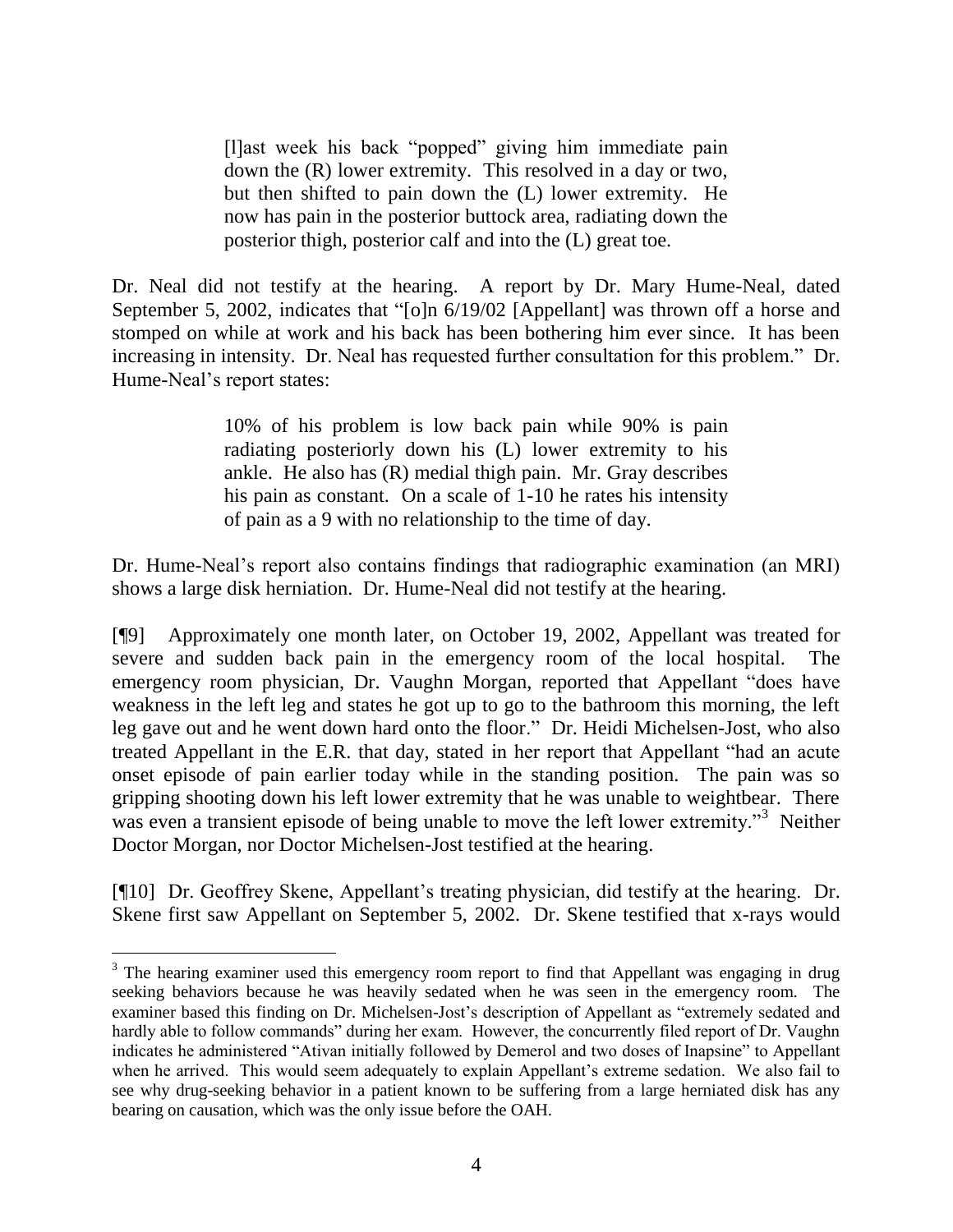not show a soft-tissue injury (such as a herniated disk) and that a CAT scan or MRI was necessary for such a diagnosis. Dr. Skene also testified that typically the symptoms of a herniated disk "occur pretty close to the onset of the herniation" and that the back and leg pain Appellant reported to the E.R. physicians immediately after the accident could have been symptoms of either a disk herniation or a direct trauma. Dr. Skene said that it might be possible for pain medication and pain from other injuries to mask the symptoms from a herniated disk for a time. He also made clear that his exposure to Appellant was limited, that he saw Appellant largely for the purposes of treatment, and that his notes on the onset of the symptoms conflicted with those of his colleagues who initially examined Appellant. Dr. Skene stated his opinion that the disk herniation was recent but could not offer an opinion as to the cause and said that any such determination would be speculation on his part.

[¶11] Melissa Plemel, the claims analyst assigned to Appellant's case, testified that she received an anonymous call in November of 2002. Ms. Plemel stated that the anonymous caller told her that Appellant had injured his back while moving hay in his back yard in *September* but that the caller, a woman, did not specify where she got this information. Brandon Munk, an investigator hired by the Division, also testified. Mr. Munk testified that he interviewed Appellant"s ex-girlfriend, who told him that Appellant"s back popped on *July 16th* while he was unloading four tons of hay at his home. Mr. Munk did not testify about whether the ex-girlfriend had witnessed this incident or merely heard about it either from Appellant or from some other source.

[¶12] Tom Swan testified that he loaded hay with Appellant approximately 30 to 60 days after the accident with the horse. He noted that Appellant appeared to be in some discomfort while they were loading hay and that Appellant put his hands on his lower back<sup>4</sup> or hips and grimaced in apparent pain during the job. Tom McHughes testified that he worked with Appellant at Jackson Hole Roofing starting in July of 2002 and that Appellant complained of pain in his legs and quit after about three or four weeks of work.

[¶13] Appellant testified on his own behalf at the hearing. He stated that he suffered from pain in his legs after the accident, but that he did not associate it with a back injury until his doctor informed him that the pain he was experiencing in his legs at that time was related to his herniated disk. Appellant also described pinching sensations and popping in his lower back, by his hips. He was on temporary total disability until mid-July of 2002, at which point he returned to work until he sought medical attention in

 $\overline{a}$ 

<sup>&</sup>lt;sup>4</sup> The hearing examiner mischaracterized much of the testimony in his findings. For example, the examiner found that "[Tom Swan] testified that during the summer of 2002 he and [Appellant] loaded and hauled hay and that [Appellant] said his back popped when hauling hay." The actual testimony reads as follows: "Q. Was there ever an incident that you recall where he told you that his back popped while he was loading hay? A. I can't say that he did. It doesn't come to mind."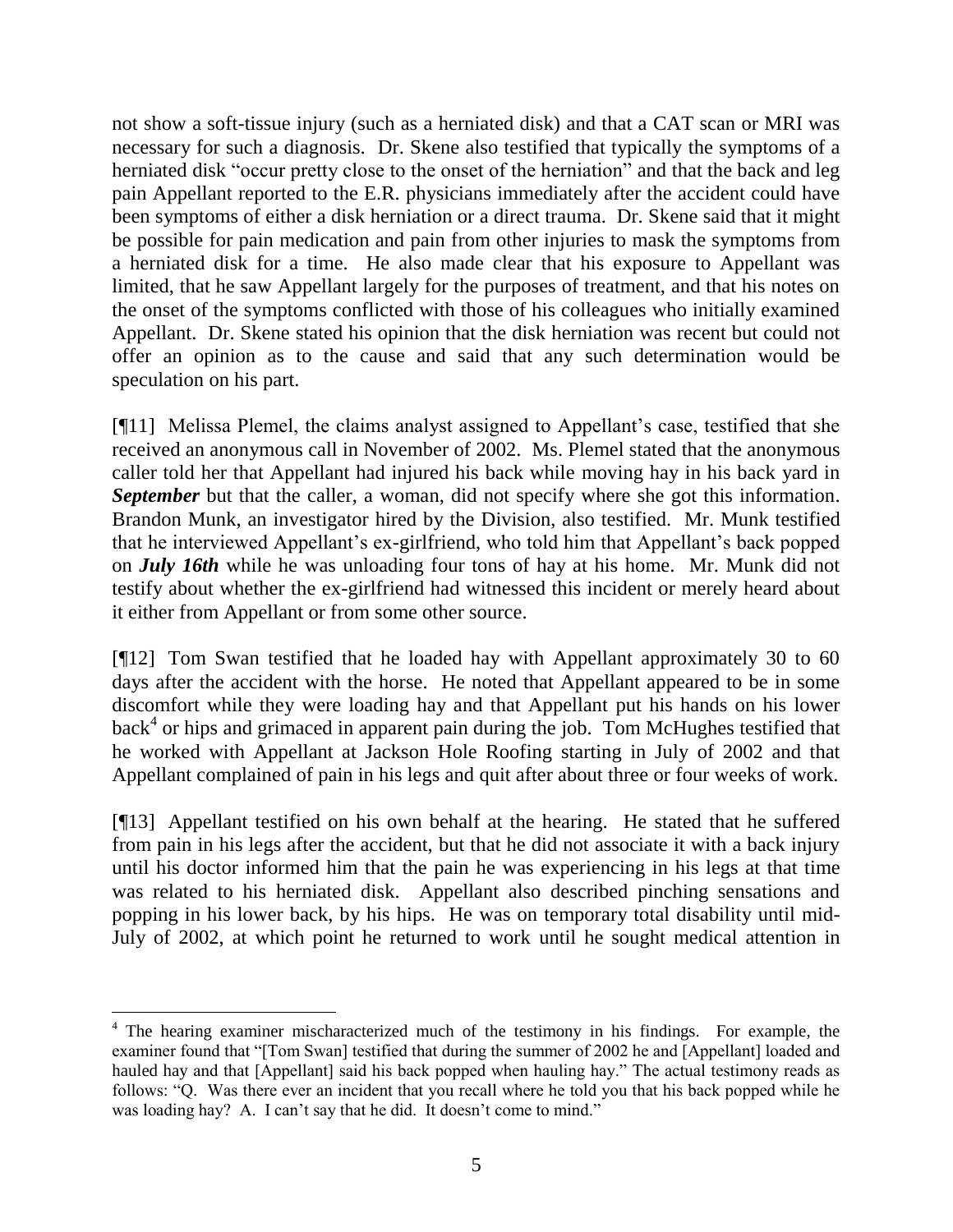September and the MRI showed that he had a herniated disk. The OAH found that Appellant was not a credible witness and largely disregarded Appellant's testimony.<sup>5</sup>

[¶14] The OAH"s conclusion that Appellant had failed to establish that his herniated disk was related to his work injury of June 19, 2002, was against the great weight of the evidence. Medical records from the June 19 incident show that the horse struck Appellant in the back. Appellant testified that his discomfort was ongoing from the date of the original injury. While the hearing examiner found Appellant to be less than credible generally, two witnesses corroborated his testimony on that specific point. Dr. Skene testified that the pain medication Appellant was taking, and the symptoms from his other injuries, could have caused him to fail to recognize the herniated disk as a separate problem. Appellant"s doctors told him that he would be in some discomfort for up to a year because of the extent of his injuries, and that it was possible some injuries would not become apparent until some of the direct trauma had healed. Dr. Skene testified that the pain Appellant described could have been early symptoms of a herniated disk and that almost any movement or everyday activity could have caused the sort of increase in symptoms Appellant experienced in September. While the medical evidence was equivocal, the Division presented no other explanation for the continuing symptoms.

[¶15] The only relevant evidence the Division offered on the point of causation was the hearsay statements of Appellant"s ex-girlfriend who said that Appellant was injured loading hay in July and that she believed he was partially faking his symptoms, and another hearsay statement by an anonymous caller that Appellant had injured himself loading hay in September. Neither of those people testified at the hearing or presented a sworn statement of any sort to the OAH. The OAH is entitled to consider "the type of evidence commonly relied upon by reasonably prudent men in the conduct of their serious affairs." Wyo. Stat. Ann. § 16-3-108(a) (LexisNexis 2007) However, the two statements at issue here, one from an anonymous source, conflict with each other on at least one important point and do not identify the source of the declarants' information. While it may be proper to consider such evidence, such evidence alone cannot serve as the basis for a reasonable decision.

 $\overline{a}$ 

<sup>&</sup>lt;sup>5</sup> Many of the findings related to Appellant's credibility are either irrelevant to such a determination or simply not supported by the evidence presented at the hearing. For example, the hearing examiner found that Appellant"s use of a name other than his legal name reflected negatively on his credibility. However, Appellant's unrebutted testimony is that he took his stepfather's name legally when he was younger, but that he has always gone by his birth name. Furthermore, two witnesses corroborated Appellant"s testimony on the vital issue of whether or not he was experiencing symptoms for a time before seeking medical treatment.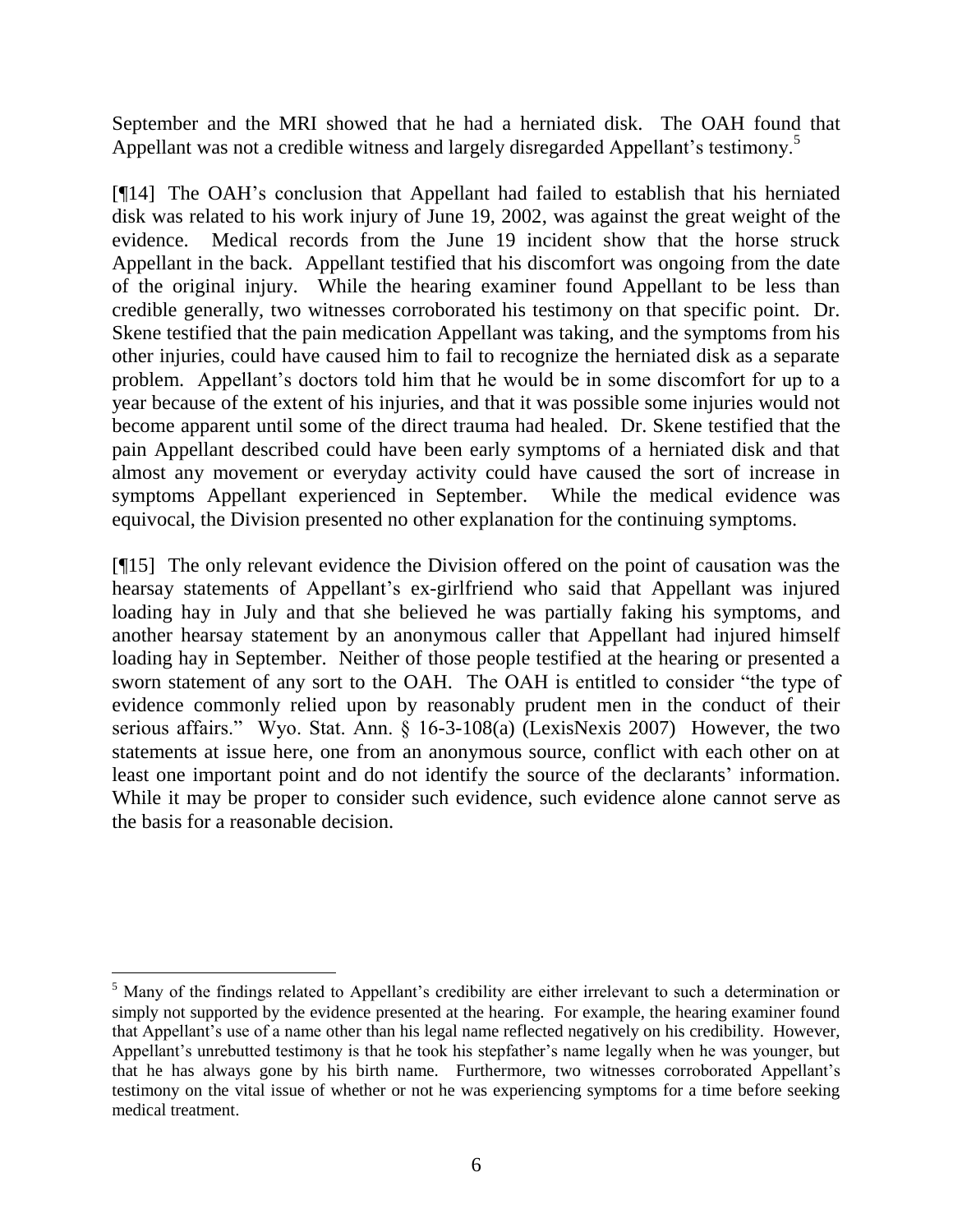# *Did the OAH err when it required Appellant to present conclusive medical testimony in order to meet his burden of proof?*

[¶16] The hearing examiner concluded that Appellant could not meet his burden of proof because Dr. Skene's medical opinion was "expressed in turns [sic] of 'can', 'could' or "possibly."" "Allocation of the burden of proof is a matter of law. Conclusions of law of an administrative agency are affirmed if they are found to be in accordance with law." *Corman v. State ex. rel. Wyo. Workers' Safety & Comp. Div.*, 909 P.2d 966, 970 (Wyo. 1996).The hearing examiner appears to have concluded that the testimony was insufficient as a matter of law, so we will review the question *de novo*.

[¶17] There is no requirement that medical testimony be presented in any specific form in a workers" compensation case. "Generally, when a single incident is alleged to have caused an injury, medical testimony is not required if it is not essential to establish a causal connection between the occurrence and the injury. However, under certain circumstances, medical testimony may be essential to establish a causal connection." *Thornberg v. State ex. rel. Wyo. Workers' Safety & Comp. Div.*, 913 P.2d 863, 867 (Wyo. 1996) (citations omitted). In *Hansen v. Mr. D's Food Center*, 827 P.2d 371, 374 (Wyo. 1992), we found that an employee who had an original compensable injury and was claiming a recurrence of that injury more than a year later had met her burden of proof without medical testimony. Here, the medical evidence showed that Appellant was injured and that the injury he suffered was of the sort that could have occurred during the work-related incident. That testimony alone may not have been sufficient to meet Appellant"s burden of proof on causation, given the gap in time between the incident and the MRI that showed the injury. However, it was certainly permissible for Appellant to fill that gap with evidence of his symptoms between the incident and the diagnosis. The hearing examiner erred as a matter of law when he required Appellant conclusively to prove causation through medical testimony.

# *Did the OAH abuse its discretion in admitting hearsay evidence presented by the Division?*

[¶18] "Admissibility of evidence is committed to the discretion of the hearing examiner. A hearing examiner abuses his discretion when his decision shocks the conscience of the court and appears to be so unfair and inequitable that a reasonable person could not abide it." *Goddard v. Colonel Bozeman's Rest.*, 914 P.2d 1233, 1238 (Wyo. 1996) (citation omitted).

> [A]dministrative agencies acting in a judicial or quasi judicial capacity are not bound by technical rules of evidence that govern trials by courts or juries, and it is usually held that evidence will not be excluded merely because it is hearsay. Where hearsay evidence is by statute admissible in